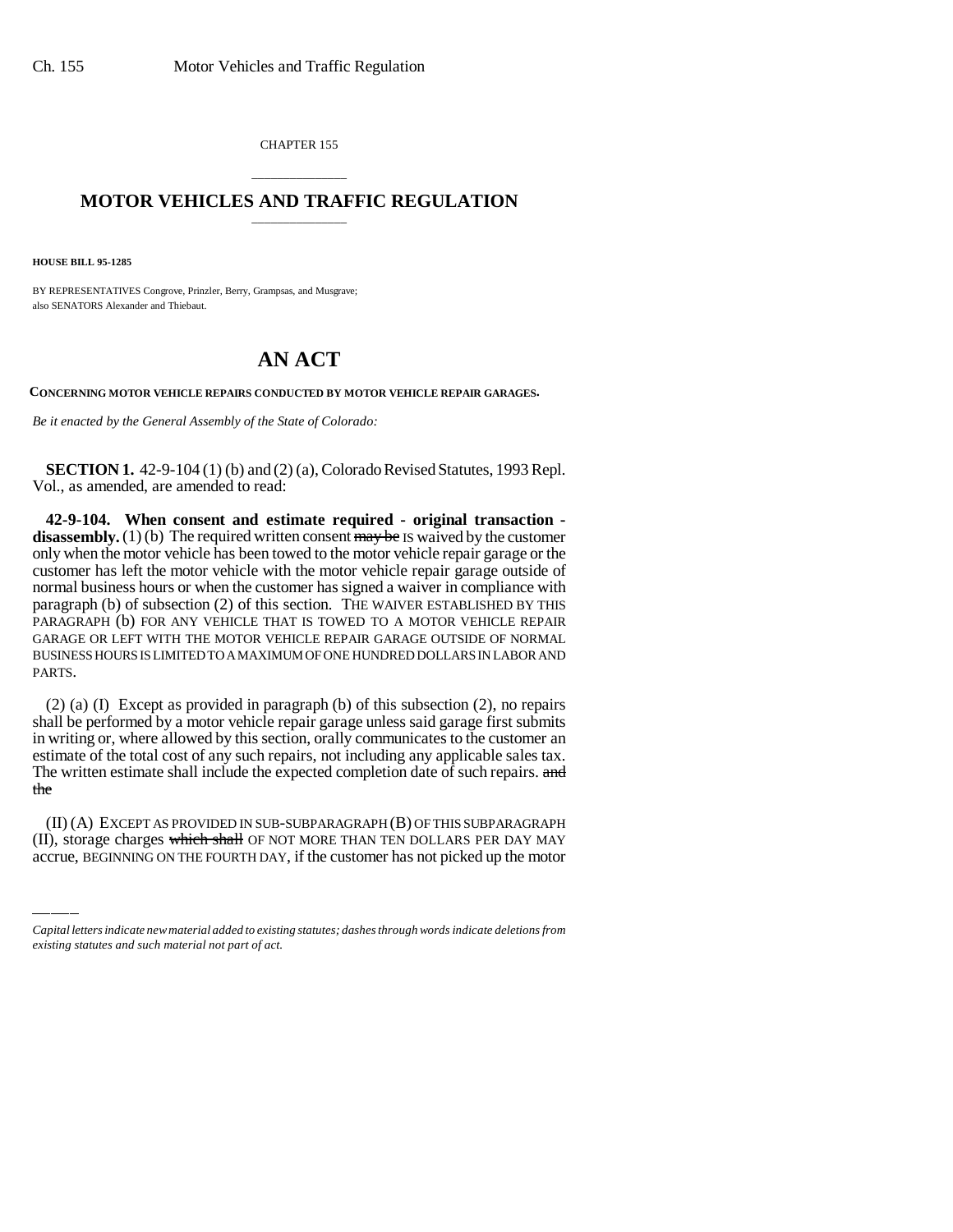vehicle within three days, exclusive of Saturday, Sunday, and any legal holiday, after notification of the completion of authorized repairs or if the customer failed to authorize repairs to be performed within three days, exclusive of Saturday, Sunday, and any legal holiday, after the date of communication of an estimate.

(B) STORAGE CHARGES SHALL BE ASSESSED IN ACCORDANCE WITH SECTION 38-20-109, C.R.S., IF THE GARAGE CHOOSES TO SELL THE CUSTOMER'S PROPERTY IN ACCORDANCE WITH ARTICLE 20 OF TITLE 38, C.R.S.

(C) THE AMOUNTS THAT A CUSTOMER MAY BE CHARGED FOR STORAGE CHARGES SHALL BE CONSPICUOUSLY PRINTED ON THE WRITTEN ESTIMATE PROVIDED TO THE CUSTOMER.

(III) The estimate provided to the customer shall state conspicuously that, except for body shop repair parts and except for exchanged or warranty parts which shall only be presented to the customer for examination and not returned, the customer is entitled to the return of the replaced parts if the customer so requests at the time of consenting to or authorizing the repairs.

(IV) The estimate shall be recorded on or attached to the invoice required by section 42-9-108.

**SECTION 2.** 42-9-105 (2) (a) and (2) (c), Colorado Revised Statutes, 1993 Repl. Vol., as amended, are amended to read:

**42-9-105. When consent and estimate required - additional repairs - changed completion date.** (2) (a) The customer shall be notified in writing on the invoice of any changes in the expected completion date of the repairs and of the new expected completion date. Such notification may be communicated to the customer orally, but such communication, written or oral, must SHALL be made no more than three days TWENTY-FOUR HOURS after the original completion date, exclusive of Saturday, Sunday, and any legal holiday. If communicated orally, a record of such communication shall be made on the invoice by the motor vehicle repair garage and shall include the date, time, telephone number called, if any, and names of the persons giving and receiving such communication.

(c) If the motor vehicle repair garage fails to notify the customer of the change in the completion date or if the customer refuses to consent to an additional change in the completion date, the contract may be cancelled at the option of either the customer or the motor vehicle repair garage. Once the contract has been cancelled in this manner, the motor vehicle repair garage shall be required to reassemble the motor vehicle in substantially the same condition in which it was delivered to the motor vehicle repair garage without cost to the customer UNLESS THE CUSTOMER HAS BEEN PREVIOUSLY NOTIFIED AS TO THE IMPRACTICALITY OF SUCH REASSEMBLY; except that the customer shall be required to pay for any repairs already completed as specified in section 42-9-106 (3) (a).

**SECTION 3.** 42-9-106 (2), Colorado Revised Statutes, 1993 Repl. Vol., as amended, is amended to read:

**42-9-106. Amounts over estimate - storage charges - cancellation of**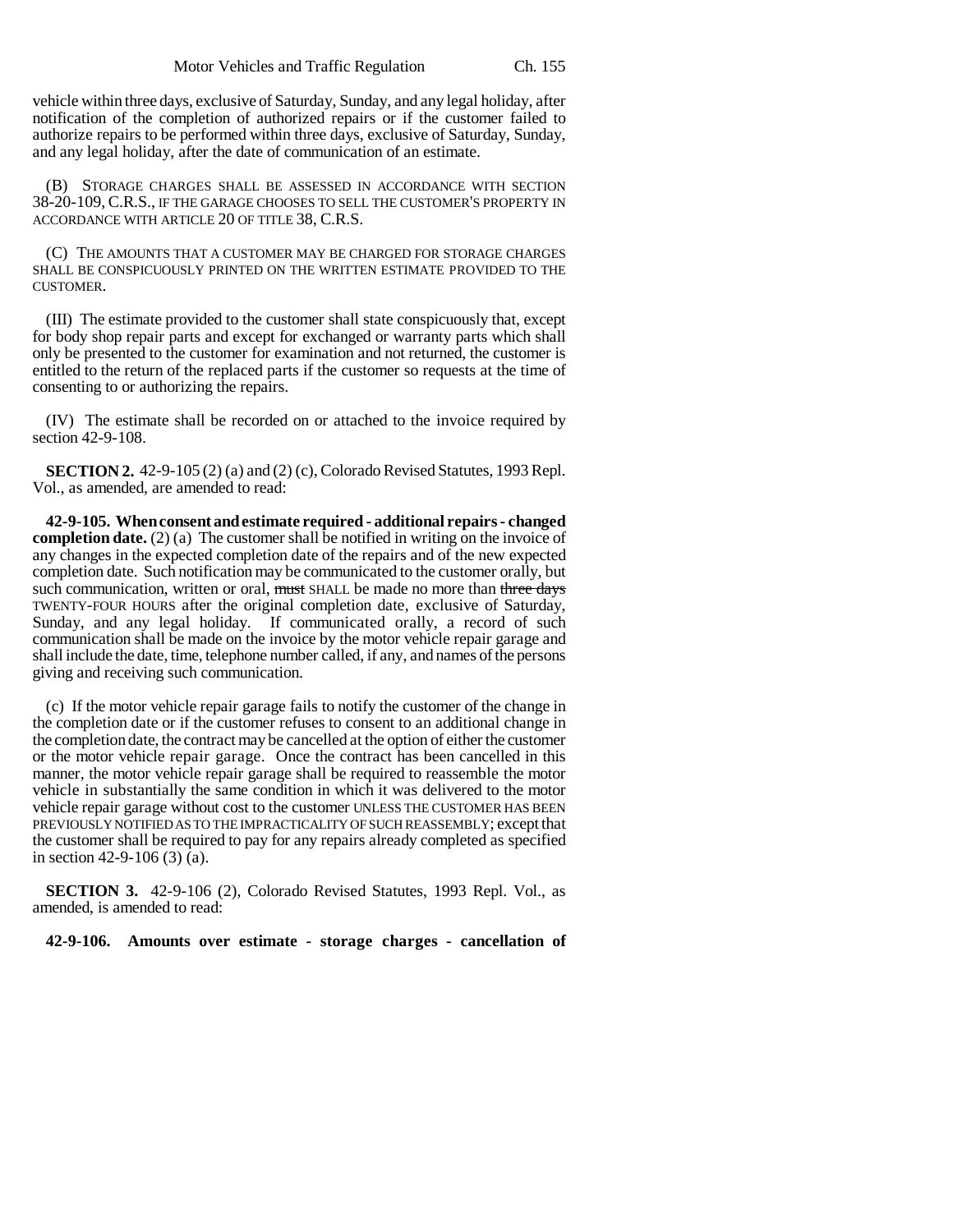**authorized repairs.** (2) No charge shall be made for storage of the motor vehicle unless the motor vehicle is not picked up by the customer within three days, exclusive of Saturday, Sunday, and legal holidays, after the customer is notified that the repairs have been completed, and the customer was notified, as required by section 42-9-104 (2) (a), that such storage charges would accrue. THE WRITTEN ESTIMATE, IN BOLD TYPE, SHALL STATE THE FOLLOWING:

## **A STORAGE FEE OF NOT MORE THAN TEN DOLLARS PER DAY, BEGINNING ON THE FOURTH DAY, MAY BE CHARGED IF A MOTOR VEHICLE IS NOT REMOVED WITHIN THREE DAYS AFTER THE CUSTOMER IS NOTIFIED THAT REPAIRS HAVE BEEN COMPLETED, EXCLUDING SATURDAYS, SUNDAYS, AND LEGAL HOLIDAYS.**

THE MOTOR VEHICLE REPAIR GARAGE SHALL MAKE A RECORD OF THE NOTICE OF COMPLETION ON THE INVOICE. THE RECORD SHALL INCLUDE THE DATE AND TIME OF THE NOTICE OF COMPLETION, THE MANNER OF COMMUNICATION OF THE NOTICE, THE TELEPHONE NUMBER CALLED, IF ANY, AND THE NAME OF THE PERSON RECEIVING THE NOTICE.

**SECTION 4.** 42-9-107, Colorado Revised Statutes, 1993 Repl. Vol., as amended, is amended to read:

**42-9-107. Used, reconditioned, or rebuilt parts.** The motor vehicle repair garage shall SPECIFY IN THE ORIGINAL ESTIMATE WHETHER ANY PARTS TO BE INSTALLED ARE NEW, USED, RECONDITIONED, OR REBUILT AND THEN SHALL obtain the consent of the customer before any used, reconditioned, or rebuilt parts are installed in the motor vehicle. If such consent is oral, the motor vehicle repair garage shall make a record of such consent on the invoice and shall include the date, time, manner of consent, telephone number called, if any, and names of persons giving and receiving such consent. The motor vehicle repair garage shall adjust the original estimate for new parts to reflect the altered cost if used, reconditioned, or rebuilt parts are authorized and installed.

**SECTION 5.** Article 9 of title 42, Colorado Revised Statutes, 1993 Repl. Vol., as amended, is amended BY THE ADDITION OF A NEW SECTION to read:

**42-9-108.5. Warranty completion date.** WHEN A MOTOR VEHICLE IS RETURNED UNDER A WARRANTY ISSUED BY THE REPAIR GARAGE, THE GARAGE SHALL GIVE THE CUSTOMER A WRITTEN NOTICE THAT SPECIFIES THAT THE WORK IS UNDER WARRANTY AND THAT PROVIDES THE CUSTOMER WITH A COMPLETION DATE FOR THE REPAIR, AS REQUIRED BY SECTION 42-9-104.

**SECTION 6.** 42-9-111 (1), Colorado Revised Statutes, 1993 Repl. Vol., as amended, is amended BY THE ADDITION OF THE FOLLOWING NEW PARAGRAPHS to read:

**42-9-111. Prohibited acts.** (1) No motor vehicle repair garage or any employee or contract laborer of such garage shall knowingly:

(f) FAIL TO ISSUE AN INVOICE AS REQUIRED BY SECTION 42-9-108;

(g) FAIL TO GIVE NOTICE AS REQUIRED BY SECTION 42-9-105;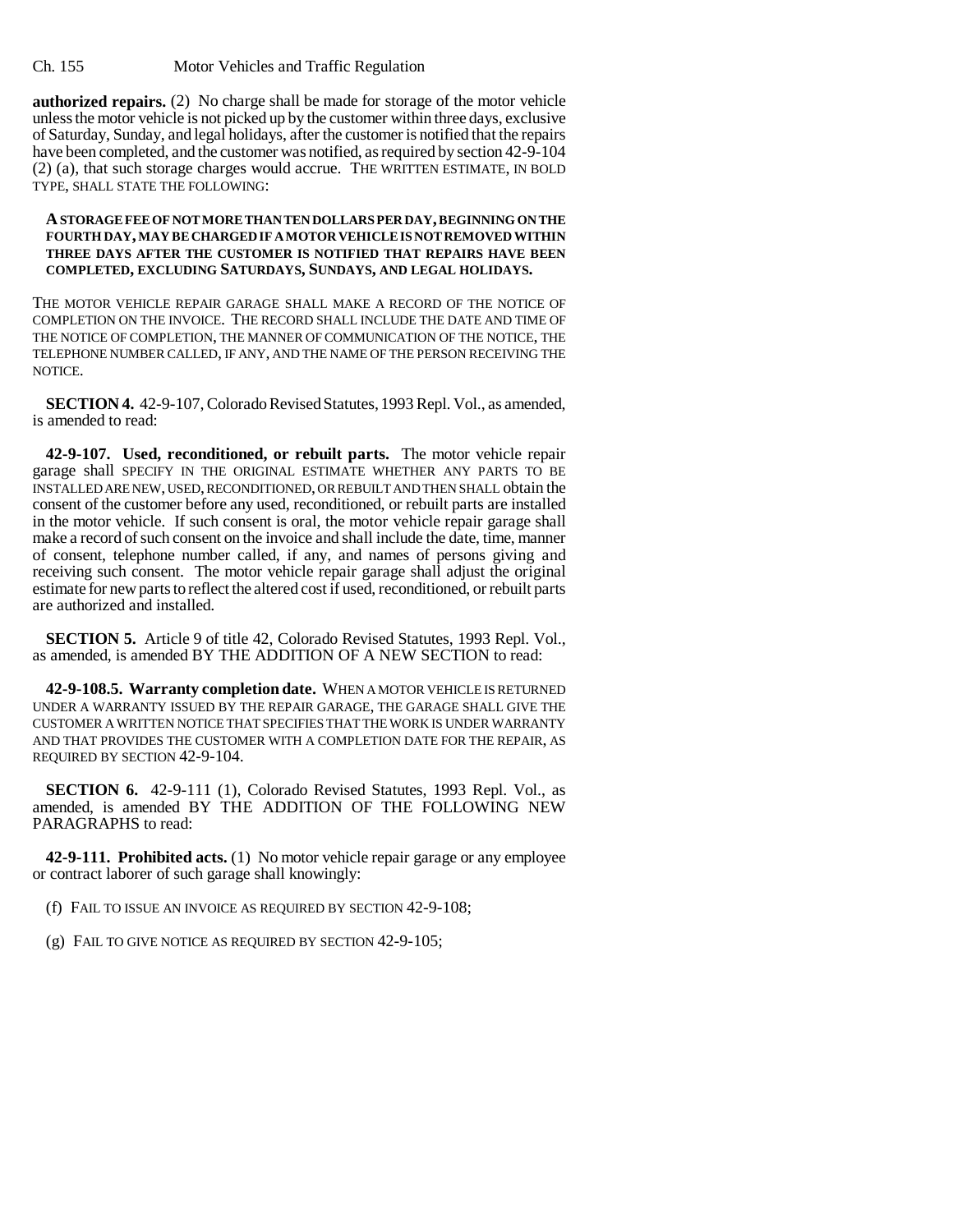(h) REQUIRE A CUSTOMER TO SIGN A WORK ORDER THAT DOES NOT STATE THE REPAIRS THAT ARE REQUESTED BY THE CUSTOMER OR DOES NOT STATE THE MOTOR VEHICLE ODOMETER READING.

**SECTION 7.** 42-9-112, Colorado Revised Statutes, 1993 Repl. Vol., as amended, is amended to read:

**42-9-112. Penalties - civil action.** (1) Except as provided in subsection (2) of this section, any motor vehicle repair garage or any employee of such garage not providing a written or oral estimate as required under section 42-9-104 (2), or an invoice as required under section 42-9-108, commits a class 2 petty offense IS GUILTY OF A MISDEMEANOR and, upon conviction thereof, shall be punished by a fine of not less than two hundred fifty FIVE HUNDRED dollars nor more than one thousand TWO THOUSAND dollars per violation. No portion of the minimum fine shall be suspended.

(2) Any motor vehicle repair garage or any employee of such garage who violates section 42-9-111 commits a class 2 IS GUILTY OF A misdemeanor and, upon conviction thereof, shall be punished as provided in section 18-1-106, C.R.S. BY A FINE OF NOT LESS THAN FIVE HUNDRED DOLLARS NOR MORE THAN ONE THOUSAND DOLLARS PER VIOLATION. NO PORTION OF THE MINIMUM FINE SHALL BE SUSPENDED.

(2.5) ANY MOTOR VEHICLE REPAIR GARAGE OR ANY EMPLOYEE OF SUCH GARAGE WHO VIOLATES ANY PROVISION OF THIS ARTICLE OTHER THAN THE PROVISIONS FOR WHICH PENALTIES ARE PROVIDED IN SUBSECTIONS (1) AND (2) OF THIS SECTION IS GUILTY OF A MISDEMEANOR AND, UPON CONVICTION THEREOF, SHALL BE PUNISHED BY A FINE OF FIVE HUNDRED DOLLARS PER VIOLATION.

(2.7) UPON A THIRD CONVICTION OF A VIOLATION OF SECTION 42-9-111, THE MOTOR VEHICLE REPAIR GARAGE MAY BE SUBJECT TO THE PROVISIONS OF THE "COLORADO CONSUMER PROTECTION ACT", ARTICLE 1 OF TITLE 6, C.R.S., INCLUDING, BUT NOT LIMITED TO, TEMPORARY RESTRAINING ORDERS AND OTHER INJUNCTIVE RELIEF.

(3) In any civil action for the enforcement of this article, the court may award reasonable attorney fees and costs to the prevailing party, and a customer shall be entitled to treble damages for failure of any motor vehicle repair garage or any employee of such garage to comply with this article, except for clerical errors or omissions; but in no event shall such damages be less than one hundred fifty THREE HUNDRED dollars. The customer shall first MAKE WRITTEN demand FOR THE CUSTOMER'S damages from the motor vehicle repair garage BY CERTIFIED MAIL at least ten days prior to the filing of any such action, exclusive of Saturday, Sunday, and any legal holiday. Such action shall be brought within the time period prescribed in section 13-80-103, C.R.S.